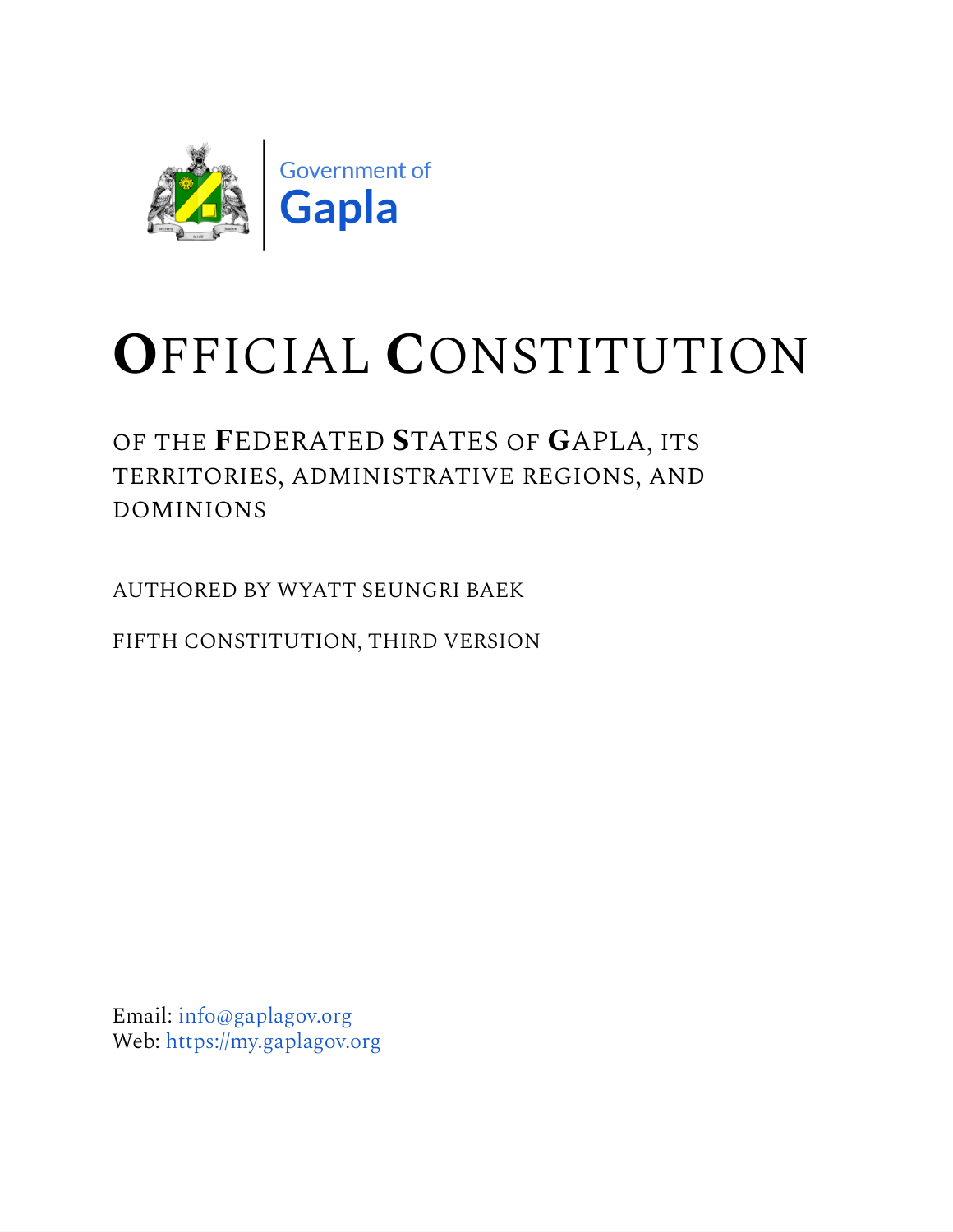## **Introduction**

The people of the Federated States of Gapla, a new and independent nation created for justice, liberty, peace, and progress, has been brought together to draft a new 5th version of the Constitution of the Federated States of Gapla: the highest law of the land.

#### **Section I: Structure of the Government**

#### **Chapter 1.1: The Executive Branch**

- a) The Executive Branch of the Federated States of Gapla is a sector of the Government of the Federated States of Gapla that houses leaders and the main operational policy of the nation.
- b) The Members of the Executive Branch are:
	- i) The Executive President, referable as the "President"
	- ii) The Executive Deputy President, referable as the "Deputy President"
	- iii) The Secretary of State and Internal Affairs, referable as the "Secretary" or "Secretary of State"
	- iv) The Assistant to the Executive Council, referable as the "Assistant" or "Counciliar Assistant"
	- v) The Secondary Assistant to the Executive Council, referable as the "Secondary Assistant"
- c) The Members of the Cabinet of the Executive Branch are:
	- i) The Minister of Foreign Affairs;
	- ii) The Chief Justice of the Supreme Court, in joint membership with the Judicial Branch;
	- iii) Who (in Section 1, Chapter 1, Clause (c), Parts (i) and (ii)) are appointed by the Executive President.
	- iv) In the case that the Executive President is impeached, the new Executive President has the power to appoint a new Cabinet of the Executive Branch.
	- v) The Executive President has the power to reorganize the Cabinet of the Executive Branch.
- d) The Executive Branch shall have the powers to make decisions and new laws for the Federated States of Gapla, in the process of:
	- i) The bill is proposed to the Executive President, the Executive Deputy President, and the Secretary of State and Internal Affairs to review at the next Session of the Higher Executive Council excluding the Cabinet.
	- ii) If it does not achieve a majority vote by the first council: it shall be moved onto the Assistant of the Executive Council and the Secondary Assistant to the Executive Council, and that shall make the decision based on the overall majority vote of both councils.
	- iii) If a member is not available, and the council is unable to reach a majority, the highest council member's vote will be the decision.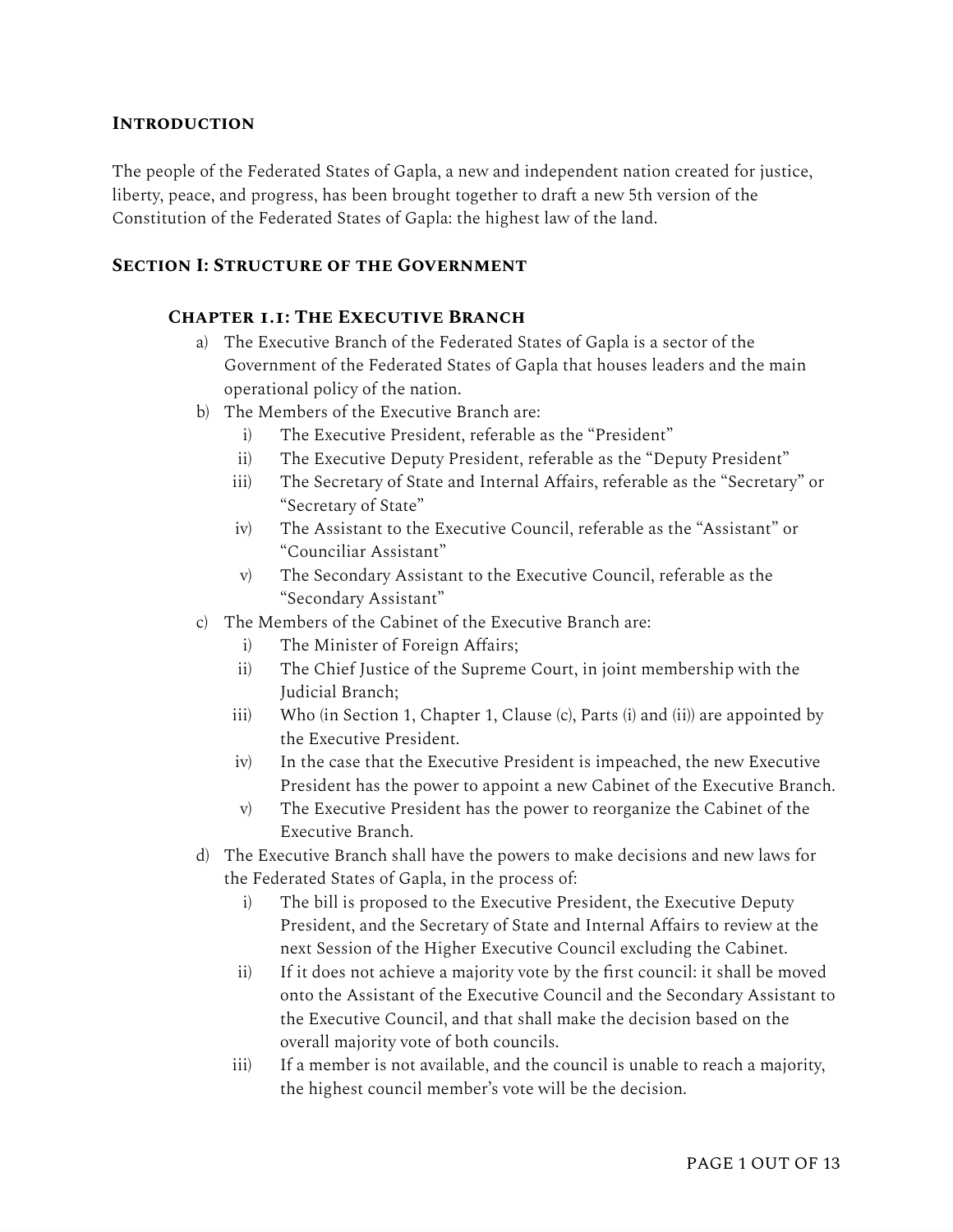## **Chapter 1.2: The Judicial Branch**

- a) The Judicial Branch of the Federated States of Gapla is a sector of the Government of the Federated States of Gapla that houses judicial and moral decisions.
- b) If the interpretation of the law is disputed or if an amendment is proposed, the arguing parties of all sides shall be represented in the Supreme Court of the Federated States of Gapla.
- c) After the process in Section 1, Chapter 2, Clause (b) has been completed, the court will listen to both sides without interruption, and the Supreme Court may make a decision.
- d) The representatives in (b) shall be certified national lawyers with the same genuine position, and if not available, a member of the same genuine position of the general citizen assembly.
- e) The Judicial Branch may also vote to overthrow the decision of the Executive Branch, in which the Legislative Branch is the decision maker.
- f) The Judicial Branch's decision may be overthrown if the Executive Council unanimously agrees so, or if a majority of both the Executive Council and the Parliament are met.

## **Chapter 1.3: The Legislative Branch**

- a) The Legislative Branch of the Federated States of Gapla's purpose as a sector of the Government of the Federated States of Gapla is to proceed with the legislative process for representation of the people.
- b) The Legislative Branch of the Federated States of Gapla is a collection of administrators and governors, excluding secondary inferior governors but including secondary equal governors, that will vote by majority on the process as described in Section 1, Chapter 2, Clause (e).
- c) The Recognition of States is subject to the Executive Branch.

## **Chapter 1.4: Special Circumstances**

- a) All members of the Higher Executive Council must attend monthly meetings with one unexcused absence and unlimited excused and verified absences.
	- i) Violations of this clause will result in automatic impeachment.
- b) An impeachment of any elected official must be done separately, or if done together, it must meet the following qualifications:
	- i) The impeachment must clearly state and name the individuals that are being impeached,
	- ii) The impeachment must be for the same reason.
- c) An impeachment of any member in the Executive Branch must have:
	- i) A majority in the Legislative Branch;
	- ii) At least five (5) verified signatures to the petition;
	- iii) A positive ruling by the Supreme Court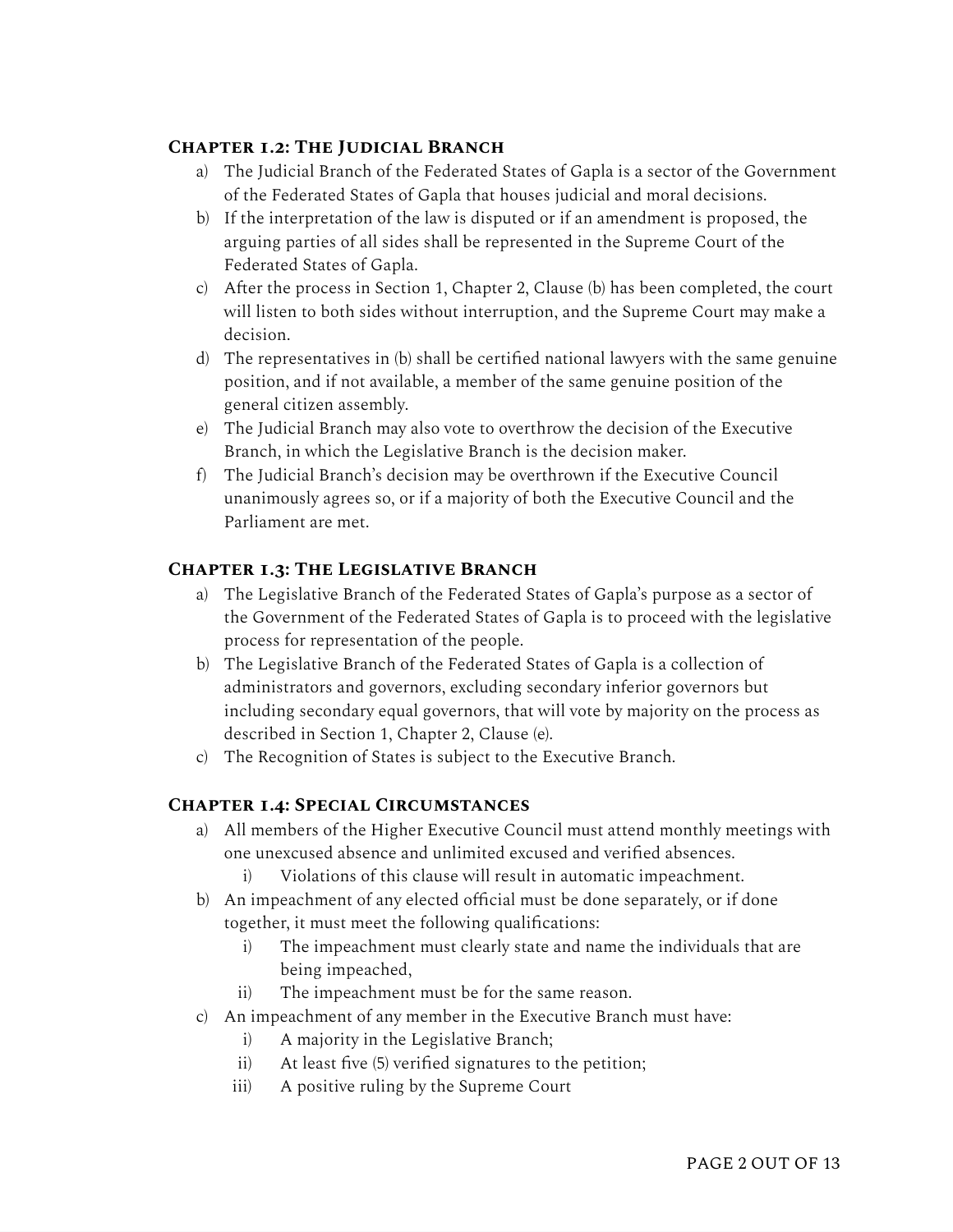d) All members of towns, cities, states, territories, government administered regions, special administrative regions, provisional states, and all other subdivisions of government are Gaplan Citizens.

## **Section II: Basic Citizen Rights**

#### **Chapter 2.1: Listing of Basic Citizen Rights**

- a) Every citizen of the Federated States of Gapla has sixteen (16) essential rights. They are:
	- i) Freedom of speech
	- ii) Freedom of the press
	- iii) Freedom to change legal name
	- iv) Freedom to change legal gender
	- v) Freedom of the absence of speech
	- vi) Freedom to believe any religion
	- vii) Freedom to have any political ideology
	- viii) Freedom to possess a firearm
	- ix) Freedom to receive a speedy trial, defined as a trial taking less than the time of three hundred and sixty five (365) days
	- x) Freedom to keep rightful property
	- xi) Freedom to marry whoever they like; as long as the other party is in agreement
	- xii) Freedom to have a choice to marry someone
	- xiii) Freedom to not be discriminated against
	- xiv) Freedom to seek self-liberation
	- xv) Freedom to be free (i.e. not be abused or be trafficked)
	- xvi) Freedom to a life (including unborn humans)
- b) The freedoms in Section 2, Clause 1, Parts (v) and (vi) does not indicate:
	- i) Endorsement by the government
	- ii) Usage as an excuse to break any Gaplan law

#### **Chapter 2.2: Enforcement of Basic Citizen Rights**

- a) The Government of the Federated States of Gapla, once knowing of the violation of the citizen's right and the capability to stop the violation, if it is on Gaplan Territory, will be stopped.
- b) "Gaplan Territory" is defined as the territory of the Federated States of Gapla as established by that entity at that time.

#### **Section III: Businesses and Organizations**

#### **Chapter 3.1: Government Bureaus**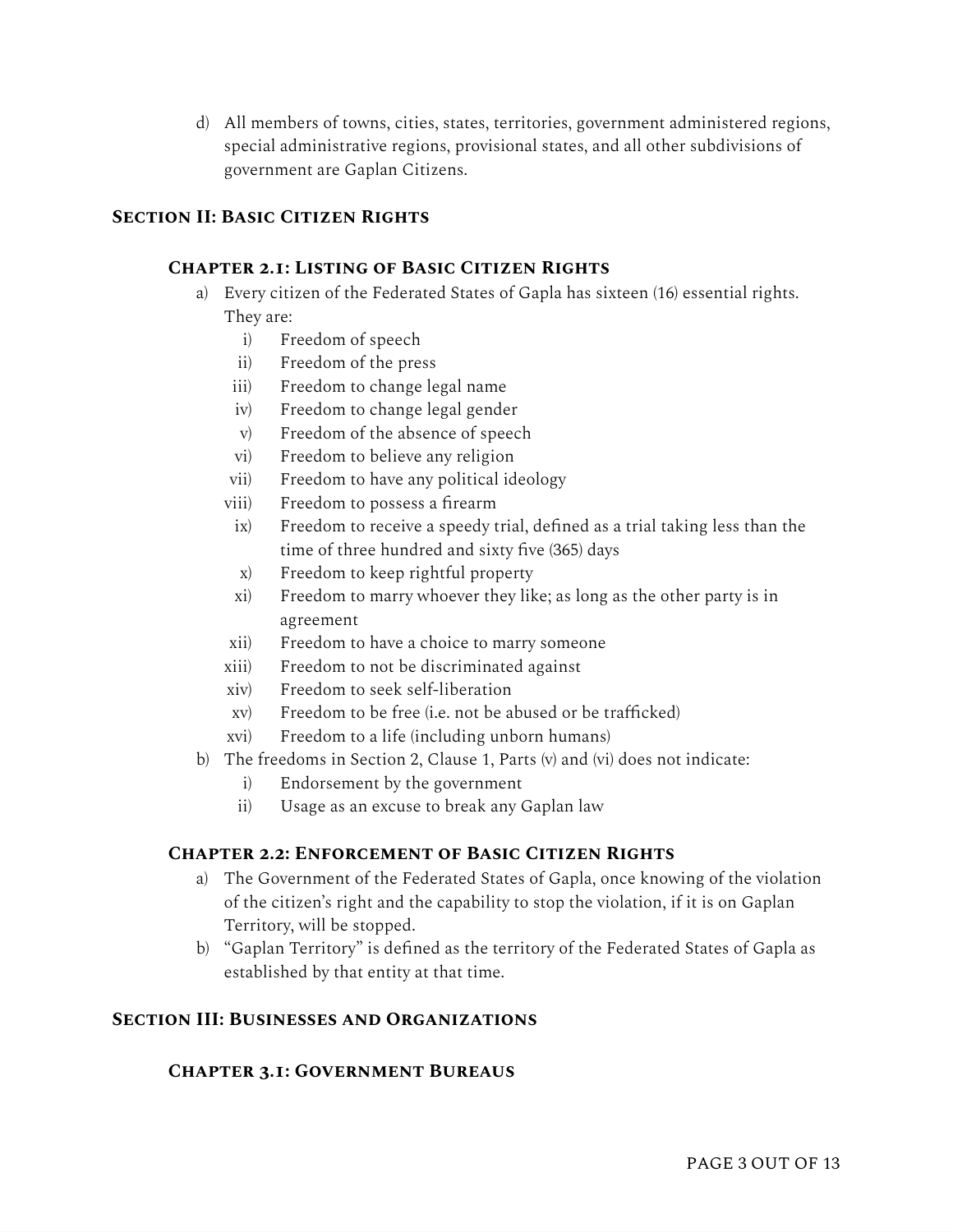- a) A Government Bureau is defined as an organization that is independent of the special jurisdiction of the Federated States of Gapla, but one that is granted special permissions.
- b) A privilege of every Government Bureau and a national subdomain.
- c) The Government does not endorse any content on Government Bureaus.
- d) The government bureaus are:
	- i) Gapla National News Network
	- ii) Postal Service of the Federated States of Gapla
	- iii) Outreach Service of the Federated States of Gapla
	- iv) Gaplan Job Opportunities Office
	- v) Administration for the Royal Title Service
	- vi) Committee for Elections in the Federated States of Gapla
- e) No business or organization wrongly claiming to be a government bureau or a government sector will be allowed to operate.

# **Chapter 3.2: Businesses**

- a) A business is defined as an entity that meets one or more of the following qualifications:
	- i) It is created to earn a profit or achieve revenue,
	- ii) It earns profit
- b) Every business operating in the grounds of the Federated States of Gapla must be registered with the government.
	- i) This process shall be free of charge.
	- ii) All prior fees of registering a business will be refunded in full by the Government of the Federated States of Gapla.

## **Chapter 3.3: Organizations**

- a) An organization is defined as a group of individuals who wish to associate themselves with an entity.
- b) An organization is not required to be registered with the government, as long as it does not generate revenue or profit.
- c) Any organization that generates revenue will be classified as a Business, and will have to follow the requirements of Section 3, Clause 2.

## **Section IV: Symbols of the Government**

- a) The flag of the Federated States of Gapla is at this link: [https://my.gaplagov.org/wp-content/uploads/2020/10/gaplaflagreal-360x240.png;](https://my.gaplagov.org/wp-content/uploads/2020/10/gaplaflagreal-360x240.png) and shall be referenced when viewed with the most recent stable version of the Brave Web Browser.
	- i) It shall be named the "Standard of Greater Gapla."
- b) The Coat of Arms of the Federated States of Gapla is at this link: [https://my.gaplagov.org/wp-content/uploads/2020/10/GaplaNewCOA.png;](https://my.gaplagov.org/wp-content/uploads/2020/10/GaplaNewCOA.png) and shall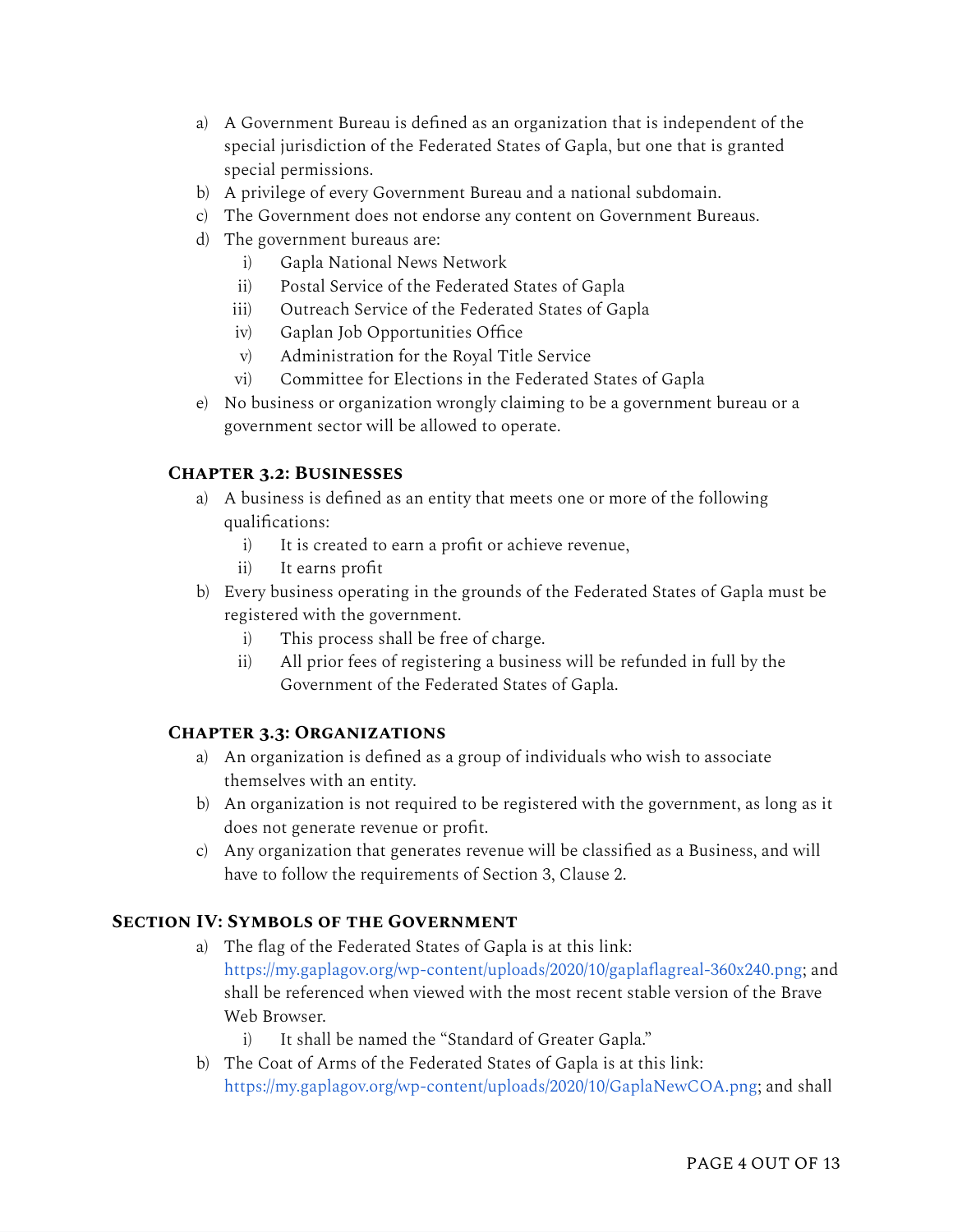be referenced when viewed with the most recent stable version of the Brave Web Browser.

- i) It shall be named the "Armed Standard of Gapla."
- c) The currency of the Federated States of Gapla is the Gapla Dollar, with the symbol G\$, and with the three-digit code GPD.
- d) The official language of the Federated States of Gapla is Gaplan English.

## **Section V: Operations of the Government**

## **Chapter 5.1: Accepting of Refugees**

- a) Refugees, after application, must classify into the following categories:
	- i) Class A: area with natural disaster, political disorder, and current war
	- ii) Class B: area with two of the above: natural disaster, political disorder, or current war
	- iii) Class C: area with one of the above: natural disaster, political disorder, or current war
	- iv) Class D: area with none of the above
- b) Refugees classified into Class D will be ignored, but offered an opportunity to apply for regular citizenship
- c) Refugees classified into Class C and have been approved by the Executive Council of the Federated States of Gapla will be granted a G\$ 100.00 settle-in bonus
- d) Refugees classified into Class B and have been approved by the Executive Council of the Federated States of Gapla will be granted a G\$ 250.00 settle-in bonus
- e) Refugees classified into Class A and have been approved by the Executive Council of the Federated States of Gapla will be granted a G\$ 1,000.00 settle-in bonus

## **Chapter 5.2: Citizenships**

- a) After the receipt of the application for Citizenship of the Federated States of Gapla, if approved by the Executive President, shall be granted citizenship.
- b) There is no required response for eligibility of citizenship of the Federated States of Gapla; however, the Higher Executive Council may impose one for a group of people or for a specific person.
- c) A person that meets one of the following qualifications shall be granted automatic citizenship:
	- i) Born in the land of the Federated States of Gapla at the time of birth,
	- ii) Born to parents that are both Citizens of the Federated States of Gapla,
	- iii) Permanently residing in Gaplan Territory,
- d) The revocation of citizenship must be approved with a majority in all of the following:
	- i) The Executive Council of the Federated States of Gapla and the Executive Cabinet of the Federated States of Gapla;
	- ii) The Parliament of the Federated States of Gapla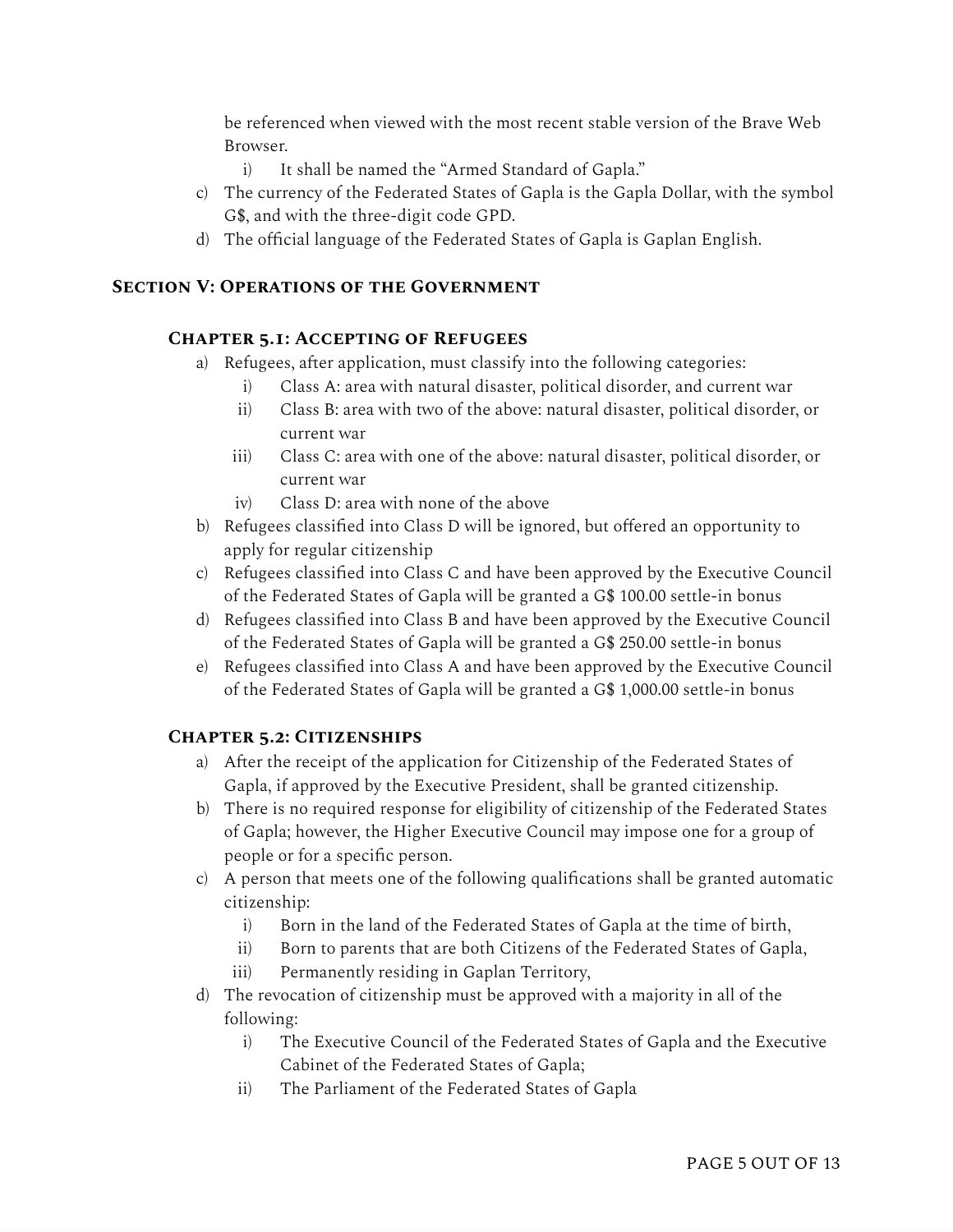- e) The official process of revocation of citizenship must be jointly approved by the Executive President and Executive Deputy President of the Federated States of Gapla.
	- i) However, if the Chief Justice rules the decision unconstitutional, a majority in the Executive Council and Executive Cabinet is required.

## **Chapter 5.3: Laws of Federated States**

- a) No territory, special administrative region, city, town, community, or otherwise any entity not the National Government of the Federated States of Gapla or a State Government (including Provisional State Governments) of the Federated States of Gapla shall create any law.
- b) No state, territory, provisional state, special administrative region, city, town, community, or otherwise any entity not the National Government of the Federated States of Gapla shall:
	- i) Create a legal currency
	- ii) Join or create any confederation; league; union; unless otherwise approved by the Executive President
	- iii) Declare independence
	- iv) Create any law that is not approved by the Supreme Court of the Federated States of Gapla
	- v) Recognize any declaration of independence not authorized by the Supreme Court of the Federated States of Gapla

## **Section VI: States, Territories, and Elections**

## **Chapter 6.1: States**

- a) States are political divisions of the Federated States of Gapla.
- b) The recognition of a state is subject to a majority agreement in the Higher Executive Council.
- c) Provisional States are defined as states that have been approved using the process in Section 6, Chapter 1, Clause (b), but do not have a verified territory.
- d) All states, excluding Provisional States, shall have a controlled and verified territory.
	- i) The recognition of this is subject to the approval of the Higher Executive Council.

## **Chapter 6.2: Territories**

- a) Territories are political divisions of the Federated States of Gapla that are under government control, rather than the partially-independent political control of a State or a Provisional State.
- b) The recognition of a territory is subject to the agreement of the Executive President.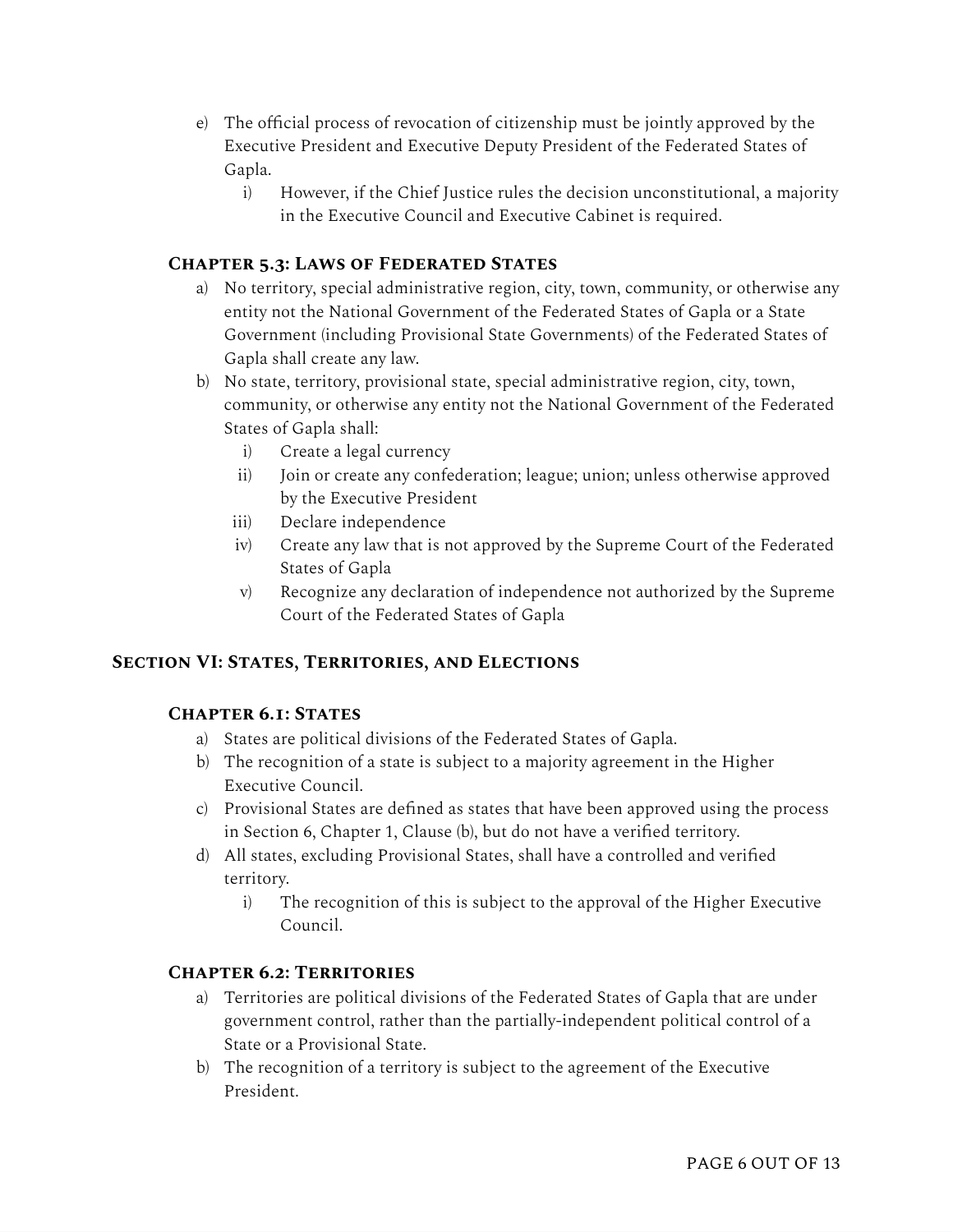## **Chapter 6.3: The Election Process**

- a) A vote shall only be counted if it is made by a Gaplan Citizen and follows the rules of the elections.
- b) The term of office of the members of the Executive Council shall be a period of six (6) months.
	- i) However, an official may be re-elected unlimited times.
	- ii) All ballots, voting instructions, candidacy statements, and voter websites shall be written in the English language of the Gaplan dialect.
- c) The candidates for the ballot shall be chosen by the contributions to the Federated States of Gapla.
- d) The ballot shall be in a Single Transferable Vote format.
	- i) The first place shall become the Executive President, second, the Executive Deputy President, third, the Secretary of State, fourth, the Assistant to the Council, and fifth, the Secondary Assistant to the Council.
	- ii) The newly elected officials shall take office on the 28th of February at noon, Gapla Standard Time, of an A-cycle election season, or on the 28th of August at noon, Gapla Standard Time, of a B-cycle election season.
- e) The personal information of the voters shall not be published to the public.
- f) The voting results shall be independently administered by the Committee for Voting in the Federated States of Gapla.
	- i) The Committee may not display the results, provisional or final, of the election until the election has ended.
- g) There shall be a one (1) month voting window for candidates.
	- i) The voting will start on one (1) month, one (1) day before the election, which is either on the 27th of January (Gapla Standard Time) of that year, or the 27th of July (Gapla Standard Time) of that year.
	- ii) Voting can be opened at any time within the day that the Committee for Voting in the Federated States of Gapla chooses.

## **Section VII: Society**

#### **Chapter 7.1: Visas and Invisible Visas**

- a) Visas are defined as permits to travel into the Federated States of Gapla when not a citizen.
	- i) Invisible visas can be granted before or after the trip by the state owner or Executive President's allowance of such travel.
	- ii) Invisible visas can be revoked at any time by the issuing authority or by the Executive President..
- b) Each visa, with the exception of Invisible Visas, shall have an expiration date of forty five (45) days after it was granted, unless it was otherwise stated.
- c) All invisible visas are valid until revoked.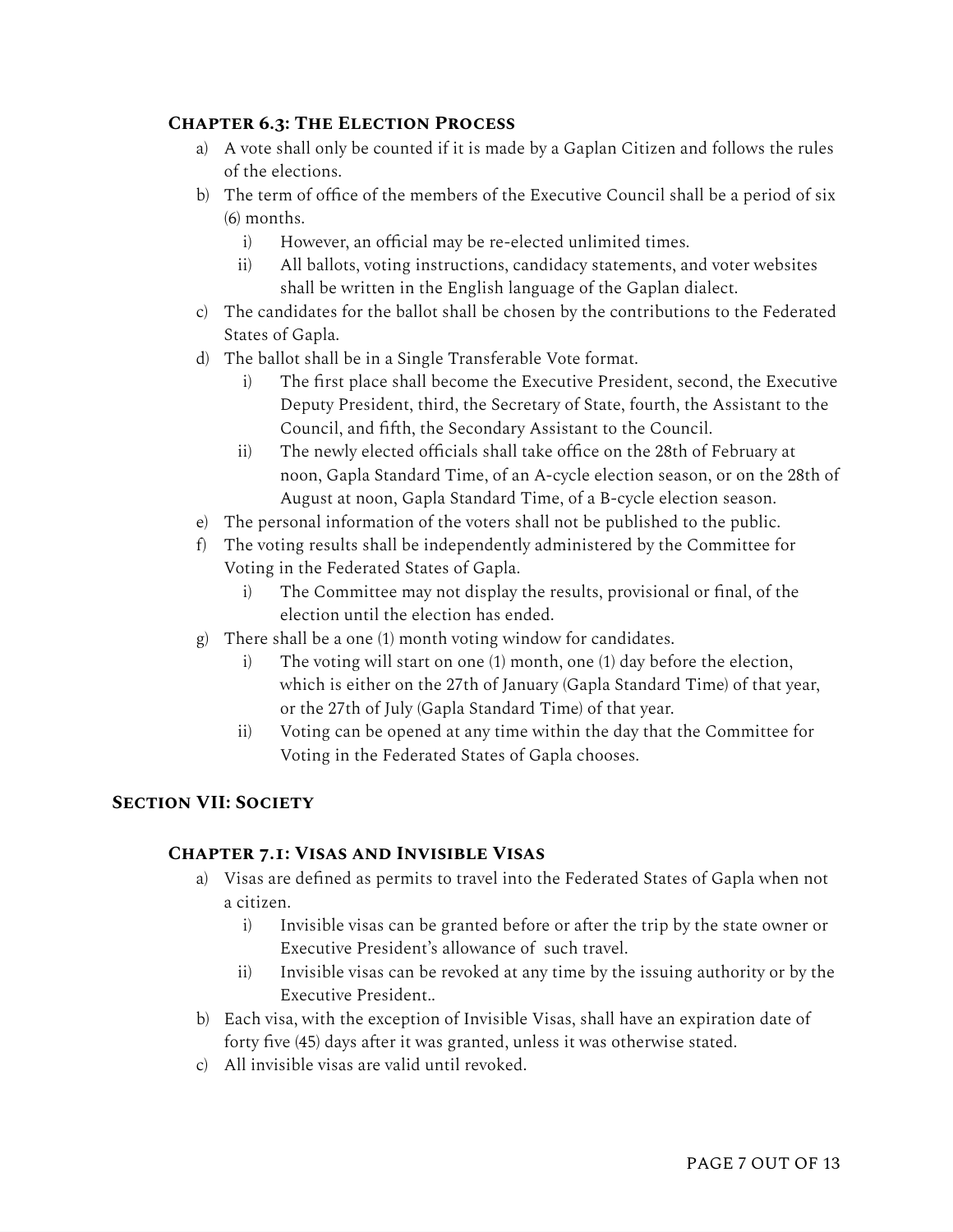#### **Chapter 7.2: Private Property**

- a) Every person has the right to private property, which is defined as the ownership of materials or land.
- b) Nobody without the permission of the owner may trespass private property, even if they have a visa that is required to regularly proceed into the area of the state.

#### **Chapter 7.3: Exiting of the Society**

- a) Permission from the government must be given to leave Gapla, but a person may exit a state or a territory freely.
- b) If Freedom of Exit is guaranteed by the government in some provable form, then for that situation the previous sentence shall be null and void.
- c) The death of a citizen results in the loss of citizenship for that person.

## **Section VIII: Foreign Affairs**

#### **Chapter 8.1: General Foreign Affairs Provisions**

- a) The authority responsible for the foreign affairs of the Federated States of Gapla shall be the Ministry of Foreign Affairs.
- b) Foreign affairs shall only be conducted when approved by a majority of the Higher Executive Council, as well as the approval of the Minister of Foreign Affairs.
- c) An embassy shall only be created when the following conditions are met:
	- i) Both nations have mutual or diplomatic recognition
	- ii) The other party (i.e. the party that is not the Federated States of Gapla) is recognized by a member of the United Nations, as a general notability guideline
	- iii) The requirement in Section 8, Chapter 1, Clause (d), Part (ii) shall not be met by one or more of the following:
		- 1) Indirect treaties regarding the nationstate
		- 2) Nonpublic statements of recognition
	- iv) Both states have a capacity and wish to start embassies in their respective countries
- d) The Federated States of Gapla recognizes itself as an independent and sovereign state, as a successor to the Principality of Gapla, which it views as the successor to the United Republics of Gapla and Phoenix, which it views as a seperatist movement from the United States of America.

#### **Chapter 8.2: Foreign Policy**

- a) The Federated States of Gapla:
	- i) Supports a peaceful world
	- ii) Supports the right of self determination
- b) The general supporting statements of Section 8, Chapter 2, Clause (a) does not symbolize any recognition or signing of any treaty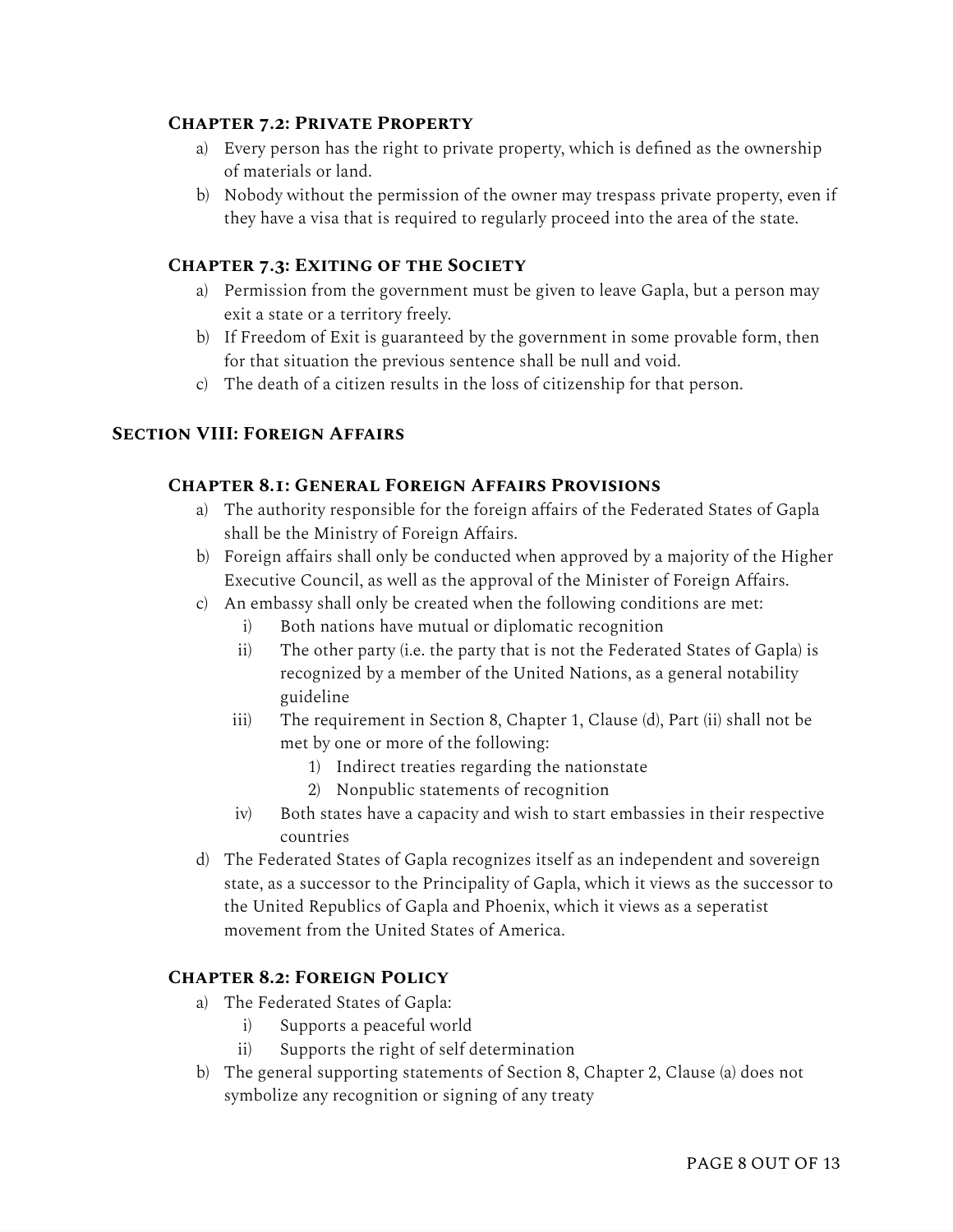c) The Federated States of Gapla follows its Notability Guidelines (see Section 8, Chapter 3) to ensure that a limited number of states are recognized, organized, and kept under control.

## **Chapter 8.3: Notability Guidelines**

- a) The Federated States of Gapla will only make diplomacy with nations that meet the following requirements:
	- i) Has a name, flag, seal (or equivalent), official language (can be none), official religion (can be none or secular), etc., developing the appropriate culture of the nation;
	- ii) Is formal and serious about diplomacy and recognition with the Federated States of Gapla;
	- iii) Has detailed information on various channels in which the Federated States of Gapla can gain information from;
	- iv) Is a sovereign nationstate.
- b) The following of the Notability Guidelines does not convey or recognize diplomacy or mutual recognition to any nation.

## **Chapter 8.4: Definition of a State**

- a) A state is an entity that has the following requirements:
	- i) Sovereignty over a piece of land or jurisdiction;
	- ii) Minimal symbols of a name, flag, and a seal (or equivalent);
	- iii) The identification or desire of being a sovereign nationstate;
	- iv) Correct ecognition by the subject that it has sovereignty over a piece of land or jurdistriction;
	- v) Is not part of any other nationstate

#### **Chapter 8.5: Representative Offices**

- a) A representative office is a physical office in which diplomats of a state work to protect the interests of that state inside the Federated States of Gapla, or vice versa.
- b) Only sovereign nationstates may have representative offices.
- c) There shall be no representative offices of a country if it has an embassy or another diplomatic mission (other than representative offices).
- d) A representative office of a nationstate must be approved by that nationstate.
- e) The creation of a representative office is subject to the joint approval of the Executive President and Executive Deputy President.

#### **Section IX: Taxes and the Budget**

#### **Chapter 9.1: Assets**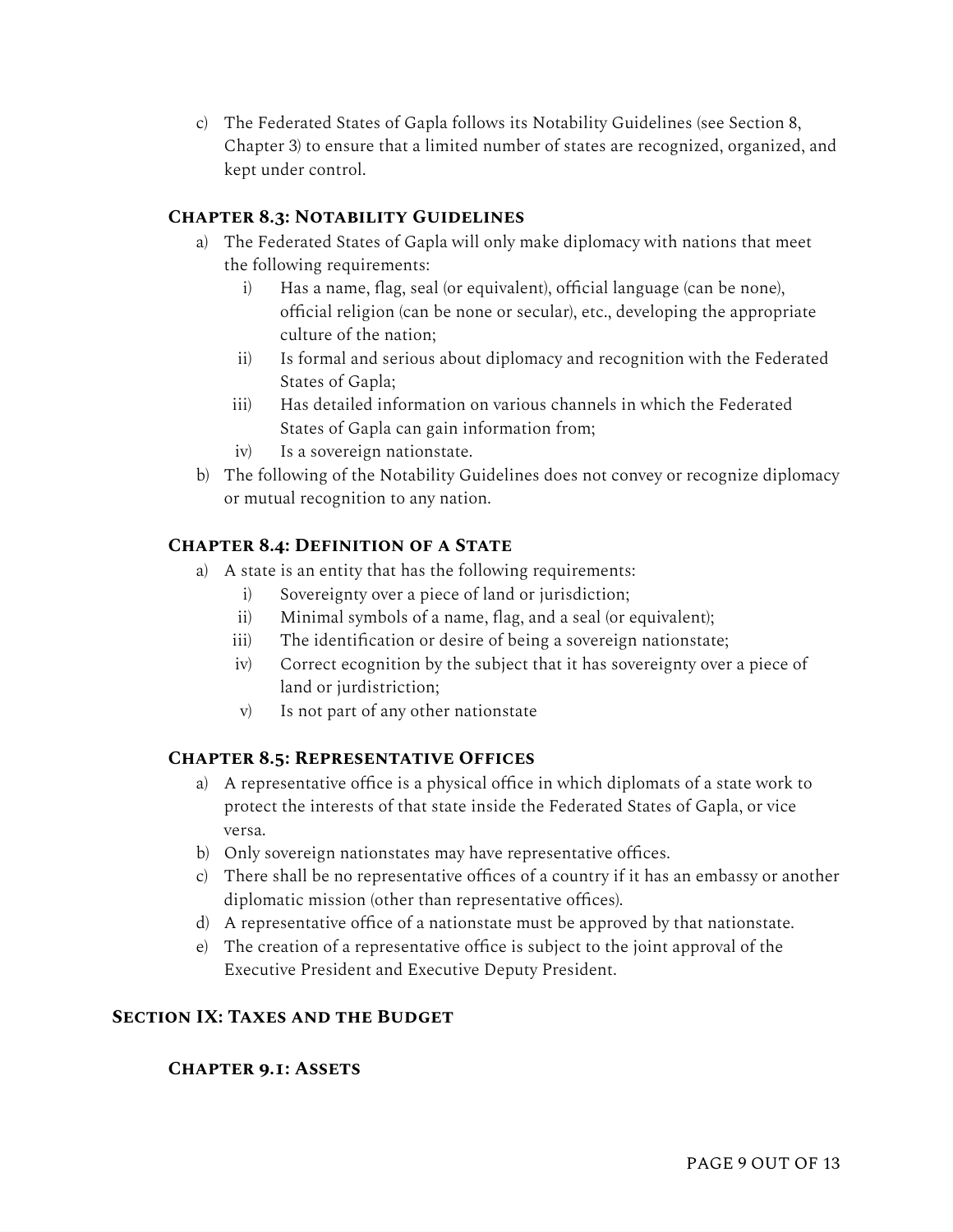- a) A national asset is defined as something that is exclusive property of the Government of the Federated States of Gapla.
	- i) Digital goods are also included in this definition of assets.
- b) National assets may not be used for personal purposes of any person.
	- i) Assets used in part for personal use and for government purposes are called shared assets.

## **Chapter 9.2: Taxation**

- a) There are no taxes in the Federated States of Gapla at national level. It is a core belief of the Government of the Federated States of Gapla that the government must earn its own money by providing additional services to its citizens.
- b) However, states and provisional states are allowed to create their own taxes of their own choosing, including but not limited to income taxes, sales taxes, import taxes, and export taxes.

## **Chapter 9.3: Revenue and Spending**

- a) The Government of the Federated States of Gapla will earn its revenue from providing additional services to its citizens and donations.
- b) The revenue of any government bureau is shared with the Government of the Federated States of Gapla.
- c) The spending of the money in the government budget, excluding mandatory fees such as the domain name, must be approved by the Executive President as well as a majority of the Higher Executive Council.

## **Section X: Secondary Fraud, Terrorism, and Controlled Substances**

## **Chapter 10.1: Secondary Fraud**

- a) Secondary fraud is defined as using another person to complete an illegal act.
	- i) The "holder" is defined as the person(s) who is using the other person, and;
	- ii) The "victim" is defined as the person(s) who was tricked into doing the illegal act
- b) Secondary fraud can only be claimed when the victim was unwillingly doing the act.
	- i) Proof of this includes evidence of pressure or punishment.
- c) The holder of the act will be charged 100% more than their original punishment by the court without secondary fraud.
- d) The victim of the act will be freed of all charges.

#### **Chapter 10.2: Terrorism**

a) Terrorism is defined as using the emotion of horrification to commit an illegal act.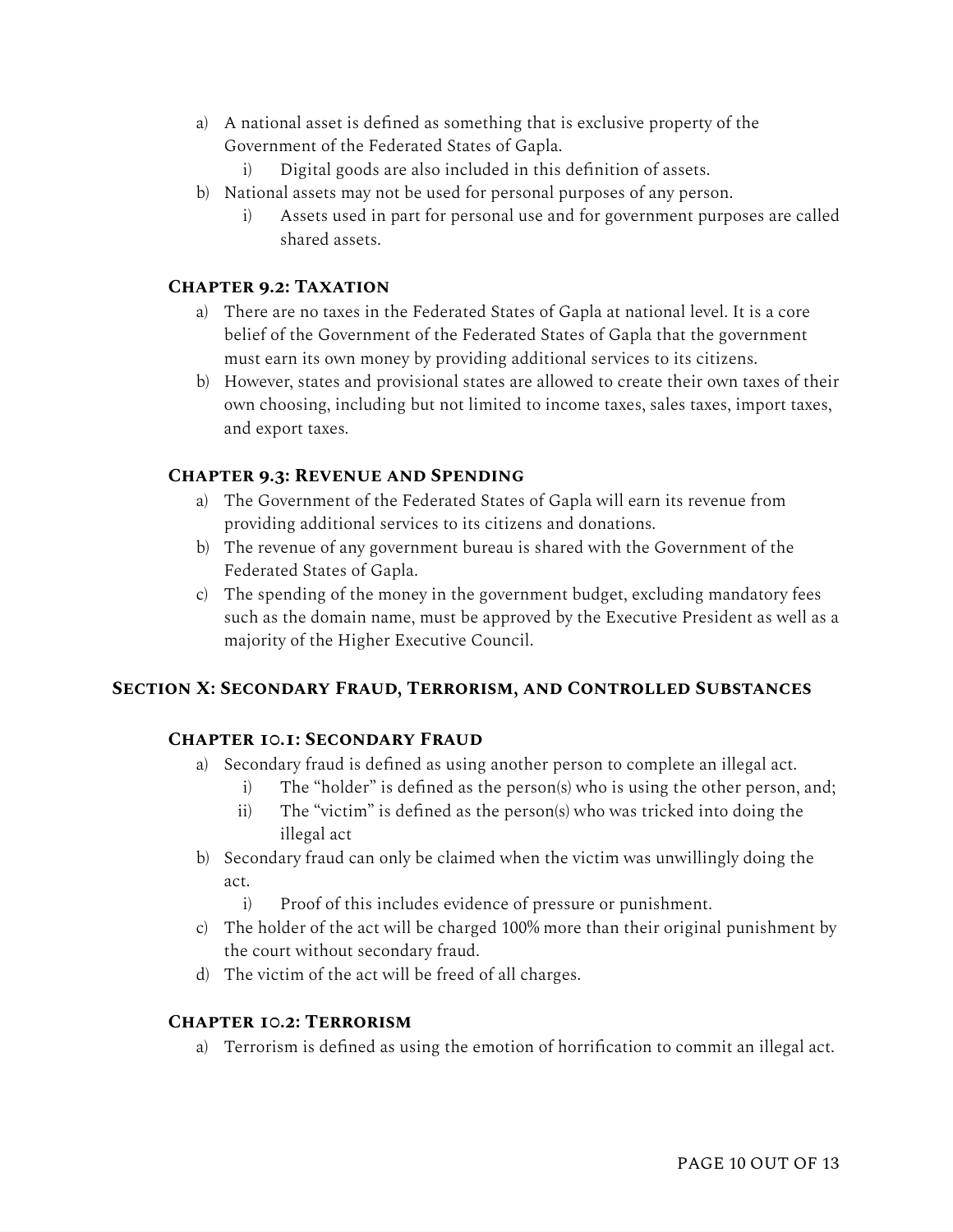- b) On the act of terrorism there will be an additional 100% charge to the person who committed the act, in which the original act will not include the charge of terrorism.
	- i) For which there are one or more victims of the act, see Section 10, Chapter 1 on Secondary Fraud.

## **Chapter 10.3: Controlled Substances**

- a) The sale of tobacco and cannabis in any form is outlawed, with the exception of certified vendors.
	- i) All certified vendors must sell these products to hospitals and certified doctors for medical use only; or for scientific research to certified scientific institutions.
- b) The possession, importing, and exporting of these substances is not and may not be outlawed.

#### **Section XI: The Military and National Emergencies**

- a) In the case of the death of any member of the Executive Council or the Executive Cabinet, that position shall be null until the next election, and the duties of the office shall be held by the holder of the office directly below them for the remainder of the term, or if the lowest, then the holder of the office directly above them.
- b) The Executive President is the Chief of the Military and has total control over its actions and movements.

## **Section XII. Copyright**

## **Chapter 12.1: Brand Names**

- a) Brand names will be automatically registered once an entity registers as a business, and continual monitoring will ensure that the database is up to date.
- b) Brand names of organizations, individuals, and non-profit groups must register a brand name by emailing [copyright@gaplagov.org](mailto:copyright@gaplagov.org).
- c) Registered brand names may not be used without the permission of the registrant.

#### **Chapter 12.2: Concepts and Patents**

- a) Concepts and patents must be manually registered for all entities by emailing [copyright@gaplagov.org.](mailto:copyright@gaplagov.org)
- b) Registered concepts and patents may not be used without the permission of the registrant.

#### **Chapter 12.3: Filing a Claim**

a) Claims can be filed by emailing [copyright@gaplagov.org.](mailto:copyright@gaplagov.org)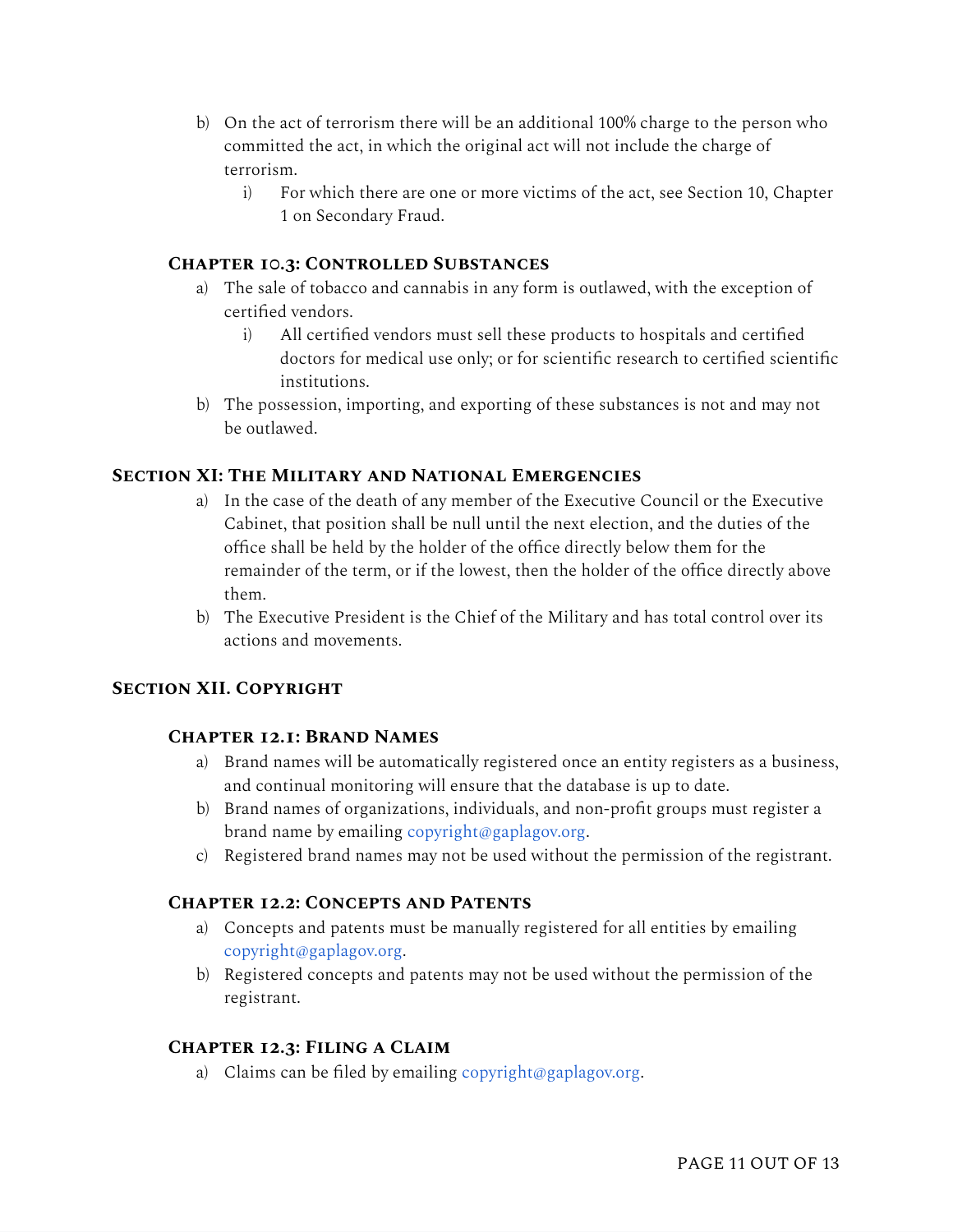## **Section XIII. Property Laws**

#### **Chapter 13.1: Rights and Responsibilities**

- a) The property owner has a right to keep property, unless that person owes a debt or needs to serve a punishment.
- b) Property will only be seized in the event that:
	- i) The place of the property is in Gaplan jurisdiction,
	- ii) The debt collector is a Gaplan citizen or registered entity,
	- iii) The property owner has been notified at least seventy-two (72) hours prior to the seizure,
	- iv) All money in any Gaplan bank has been seized.

#### **Chapter 13.2: REimbursements of Losses**

a) The Government of the Federated States of Gapla will reimburse losses of its citizens when notified about it.

# **Section XIV. Protections against Discrimination**

- a) All Gaplan citizens shall have protections against discrimination based on:
	- i) race,
	- ii) sex,
	- iii) sexual orientation,
	- iv) age,
	- v) parental status,
	- vi) marital status,
	- vii) national origin
- b) Discriminating based on the above is illegal, unless in the rare exception that it is nationally certified that the said act is required for operation and reasonable safety.
	- i) Perceived traits do not qualify as an excuse for applying the above and violating clause (a).

#### **Section XVI. Family Life**

- a) Marriage, sexual activity, relationships, and domestic partnerships are private matters that are not to be interfered by the state unless the act was forceful.
	- i) Forceful acts of any of the above are illegal. The private matters clause of (a) does not apply here.
	- ii) The private matters clause of (a) does not apply to members of the Gaplan royalty or nobility.
		- 1) When royalty or nobility is entered into marriage, a relationship, or domestic partnership, the partner inherits the appropriate title of the same rank as the original royal or noble.
- b) No government document shall change based on the first clause of clause (a).